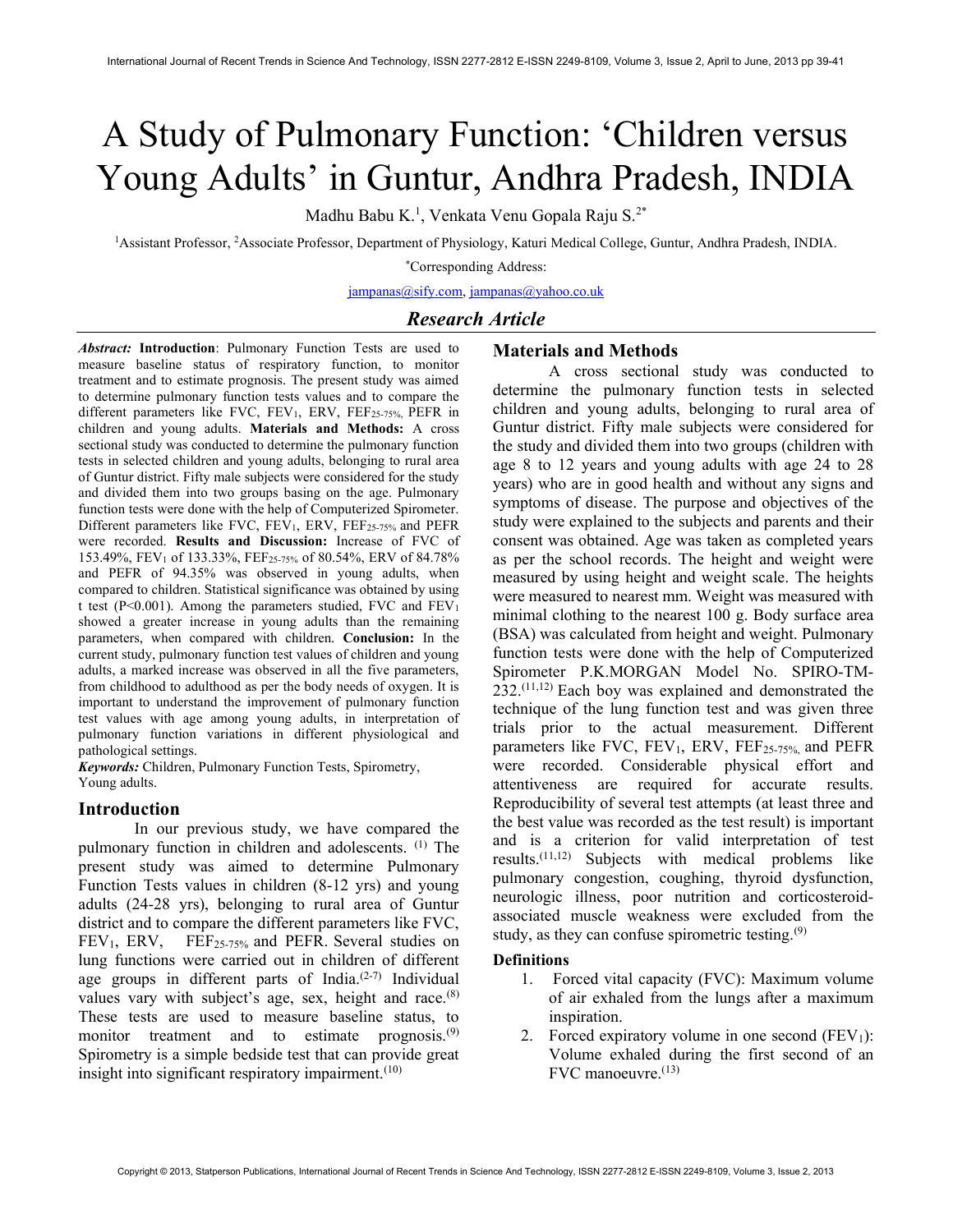- 3. Forced expiratory flow (FEF<sub>25–75</sub>): Mean rate of airflow over the middle half of the FVC between 25% and 75% of FVC.
- 4. Expiratory reserve volume (ERV): The volume of air that can be expired with a maximum expiratory effort after passive expiration.<sup>(14)</sup>
- 5. Peak expiratory flow rate (PEFR): Maximum velocity with which air is forced out of the  $\text{lungs.}^{(15)}$

# Results and Discussion

Mean and standard deviation values for age, weight, height & body surface area of children and young adults were shown in Table 1.

Table1: Age, Weight, Height & Body surface area comparison between children and young adults.

|                          | <b>Children</b><br>$(8-12 \text{ yrs})$ | <b>Young adults</b><br>$(24-28 \text{ yrs})$ |  |
|--------------------------|-----------------------------------------|----------------------------------------------|--|
|                          | Mean $\pm SD$                           | $Mean \pm SD$                                |  |
| Age (years)              | $10.12 \pm 1.26$                        | $25.76 \pm 1.56$                             |  |
| Weight (Kgs)             | $27.44\pm4.06$                          | 71.28±4.20                                   |  |
| $Hight$ (cm)             | $132.92 \pm 7.60$                       | $174.4 \pm 3.05$                             |  |
| Body surface area $(m2)$ | $1.03 \pm 0.10$                         | $1.86 \pm 0.06$                              |  |

The mean forced vital capacity (FVC) in the children was 1.72 litres when compared with the mean forced vital capacity of young adults, which was 4.36 litres, shown an increase in forced vital capacity of 153.49% in male young adults. The mean forced expiratory volume  $(FEV_1)$  in the children was 1.56 litres when compared with the mean forced expiratory volume of young adults which was 3.64 litres, shown an increase of forced expiratory volume of 133.33% in young adults. The mean forced expiratory flow (FEF  $_{25-75\%}$ ) was 2.21 litres/sec in children when compared with the mean forced expiratory flow in young adults which was 3.99 litres/sec. These results shown an increase in mean forced expiratory flow (FEF<sub>25-75%</sub>) of young adults by  $80.54\%$ . The mean expiratory reserve volume (ERV) in the children was 0.92 litres when compared with the mean expiratory reserve volume of male young adults which was 1.70litres .These results shown an increase in expiratory reserve volume by 84.78% in young adults. The mean peak expiratory flow rate (PEFR) in the children was 281.92 L/min when compared with the mean peak expiratory flow rate in the young adults which was 547.92 L/min, showed an increase of 94.35%. Various national and international studies have shown the variability of PEFR with age, sex, height and BMI. (15) In our previous study, pulmonary function test values were comparred in children and adolescents. (1) Increase of FEV<sub>1</sub> of 93.58%, FVC of 105%, ERVof 67.39%, FEF<sub>25-</sub> 75% of 52.03%, PEFR of 46.19% was observed in adolescents, when compared to children. Chowgule et al did a study on children between age range 6 years to 15

years.(7) The pulmonary function data was separated by sex, and classified on the basis of height and age. The mean and standard deviation was calculated for every such variable. The lung function test variables show a linear positive correlation with height and age. Height explained the maximum variance in lung function parameters. For clinical evaluation of child's lung function, height is the most significant independent parameter in comparison to age and weight. Pande et al conducted a comparative study in 783 children (aged 6-17 years) from a school in urban Delhi and 523 children (aged 6-15 years) from another school in Nellore, Andhra Pradesh.<sup>(16)</sup> Age, sex, height and weight were independent predictors of PEFR in children from Nellore. Age, sex and height, were independent predictors of PEFR in boys from Delhi while height alone was an independent predictor of PEFR in Delhi girls. Common prediction equations for predicting PEFR in boys and girls have been developed for both regions based on age and height. For the same height and age, boys had higher PEFR than girls. The PEFRs of children from both parts of the country were similar, but were lower than those reported for American white children. Lung function first increases with weight (muscularity effect) and decreases with further increase in weight (obesity effect).<sup> $(17)$ </sup> Susan R et al did a study on the relationship between longitudinal change in Pulmonary function and Nonspecific airway responsiveness in children and young adults. (18) Data from this suggests that both the degree and variability of airway responsiveness are associated with specific pulmonary function changes. Furthermore, airway hyperresponsiveness may be associated with different effects on airway function and lung size in growing children. Xiaobin W et al investigated the determinants of sex-specific maximally attained levels of  $FEV<sub>1</sub>$ , VC, and the ratio of  $FEV<sub>1</sub>$  to VC, in their study. <sup>(19)</sup> Subjects were between the ages of 15 and 35 years (1,818 males and 1,732 females), in Netherlands. The presence of respiratory symptoms, increased eosinophils and increased airway responsiveness were all significant predictors of reduced level of  $FEV<sub>1</sub>$ . To the degree that these factors diminished plateau phase pulmonary function, they may be important predictors of chronic obstructive pulmonary disease in later life. Janet BS, Gerald JB, Arend B did a study on Growth and decay of pulmonary function in healthy blacks and whites. (20) They have computed regression equations for lung function measurements (FVC,  $FEV_{1.0}$ ,  $FEV_{1.0}$ /FVC, PEF, MEF, 50% and MEF 25%) as a function of age, height and weight terms for eight subgroups, by sex and race, and for children or adults. The regression equations allow more accurate prediction of normal lung function. In addition, the lower 95% confidence limits are closer to